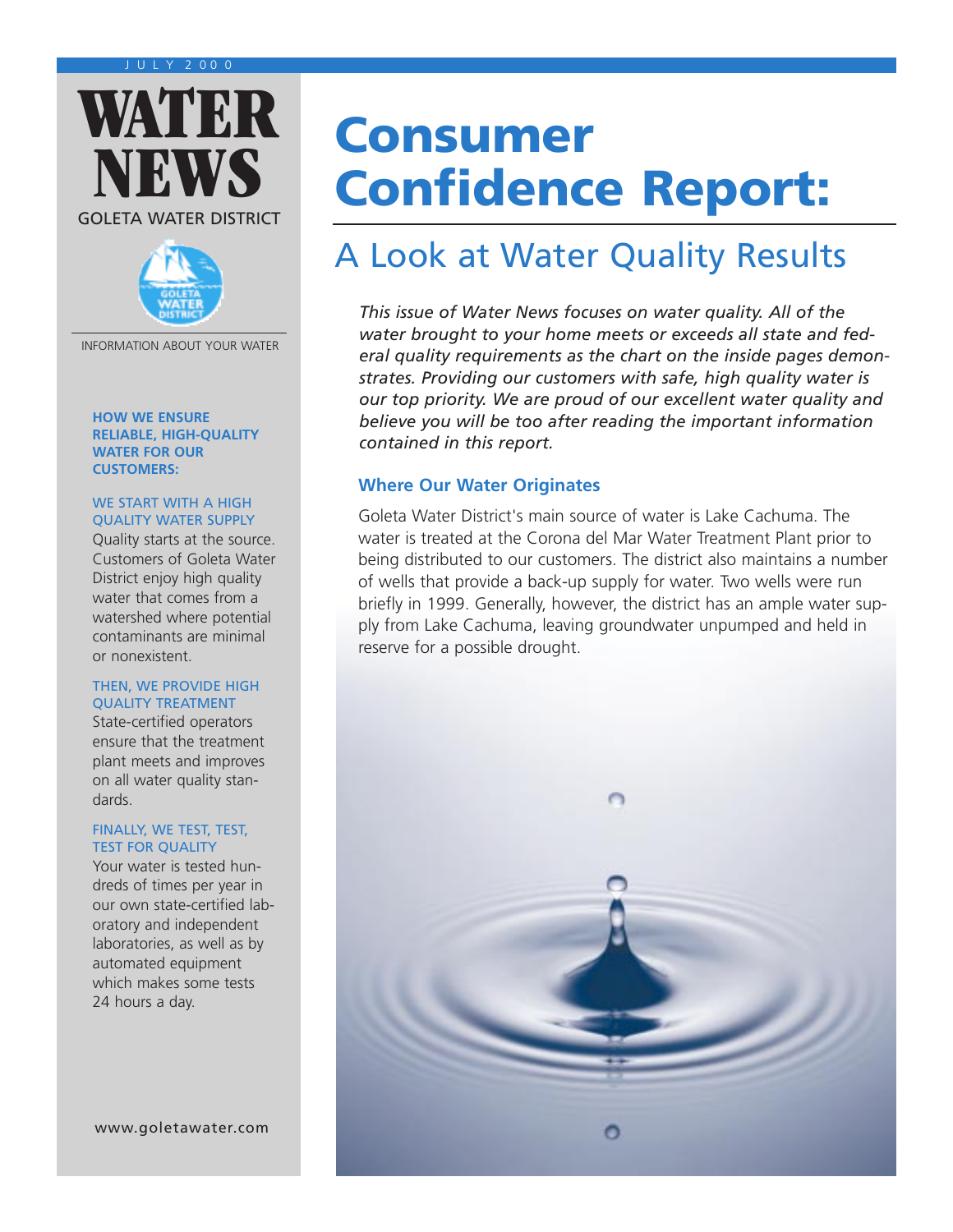### **Results of 1999 Drinking Water Quality Tests**

| <b>Regulated Contaminants With Primary MCLs</b>          |                |                                        |                                             |                                      |                                                          |                      |                                                                                     |
|----------------------------------------------------------|----------------|----------------------------------------|---------------------------------------------|--------------------------------------|----------------------------------------------------------|----------------------|-------------------------------------------------------------------------------------|
| <b>Inorganic</b>                                         | <b>MCL</b>     | PHG<br>(MCLG)                          | <b>Surface Water</b><br>Average             | <b>Surface Water</b><br>Range        | Groundwater<br>Average                                   | Groundwater<br>Range | <b>Typical Source of Contaminant</b>                                                |
| Aluminum (ppm)                                           |                | N/A                                    | 0.124                                       | ND-0.184                             | <b>ND</b>                                                | ND-0.080             | Erosion of natural deposits; residue from some<br>surface water treatment processes |
| Fluoride (ppm)                                           | $\overline{2}$ | 1                                      | 0.428                                       | 0.358-0.498                          | 0.257                                                    | 0.236-0.278          | Erosion of natural deposits                                                         |
| <b>Organic</b>                                           |                |                                        |                                             |                                      |                                                          |                      |                                                                                     |
| TTHMs [Total Trihalomethanes] (ppb)                      | 100            | N/A                                    | 52.8                                        | 35.0-85.0                            | 58.6                                                     | $51.1 - 62.1$        | By-product of drinking water chlorination                                           |
| Radiological                                             |                |                                        |                                             |                                      |                                                          |                      |                                                                                     |
| Gross Alpha particle activity (pCi/l)                    | 15             | (0)                                    | 2.2                                         | $ND-5.2$                             | 2.7                                                      | $ND-4.7$             | Erosion of natural deposits                                                         |
| Uranium (pCi/l)                                          | 20             | (0)                                    | 2.5                                         | 2.5                                  | 2.4                                                      | $2.1 - 2.7$          | Erosion of natural deposits                                                         |
| Lead and Copper Rule <sup>1</sup>                        | <b>MCL</b>     | <b>PHG</b><br>(MCLG)                   | <b>90th Percentile</b><br>Value             | # of Sample<br><b>Sites</b>          | # of Sites Exceeding Action Level                        |                      | <b>Typical Source of Contaminant</b>                                                |
| Copper (ppm)                                             | $AL=1.3$       | 0.17                                   | 1.01                                        | 30                                   | $\overline{2}$                                           |                      | Internal corrosion of household plumbing systems                                    |
| Lead (ppb)                                               | $AL=15$        | $\overline{2}$                         | 5.9                                         | 30                                   | 1                                                        |                      | Internal corrosion of household plumbing systems                                    |
| Microbiological                                          | <b>MCL</b>     | PHG<br>(MCLG)                          | <b>Highest Single</b><br><b>Measurement</b> |                                      | <b>Lowest Percentage of</b><br><b>Samples Meeting TT</b> |                      | <b>Typical Source of Contaminant</b>                                                |
| Turbidity <sup>2, 3</sup> (NTU)                          | $\Pi^3$        | N/A                                    | 0.181                                       | N/A                                  | 100%                                                     |                      | Soil runoff                                                                         |
| <b>Unregulated Contaminants with Required Monitoring</b> |                |                                        |                                             |                                      |                                                          |                      |                                                                                     |
| <b>Constituent</b>                                       | <b>MCL</b>     | <b>Surface Water</b><br>Average        | <b>Surface Water</b><br>Range               | <b>Groundwater</b><br>Average        | Groundwater<br>Range                                     |                      | <b>Typical Source of Contaminant</b>                                                |
| Chloroform (ppb)                                         | N/A            | 32.2                                   | 22.9-56.8                                   | 52.9                                 | 47.0-58.7                                                |                      | By-product of drinking water chlorination                                           |
| <b>Regulated Contaminants With Secondary MCLs</b>        |                |                                        |                                             |                                      |                                                          |                      |                                                                                     |
| <b>Constituent</b>                                       | <b>MCL</b>     | <b>Surface Water</b><br>Average        | <b>Surface Water</b><br><b>Range</b>        | Groundwater<br>Average               | Groundwater<br>Range                                     |                      | <b>Typical Source of Contaminant</b>                                                |
| Chloride (ppm)                                           | 500            | 17.7                                   | 16.8-18.5                                   | 17.1                                 | $16.4 - 17.7$                                            |                      | Runoff/leaching from natural deposits                                               |
| Color (units)                                            | 15             | ND                                     | ND-3                                        | <b>ND</b>                            | <b>ND</b>                                                |                      | Naturally-occuring organic materials                                                |
| Manganese (ppb)                                          | 50             | <b>ND</b>                              | <b>ND</b>                                   | 28.0                                 | ND-81.0                                                  |                      | Leaching from natural deposits                                                      |
| Odor-Threshold (units)                                   | 3              | $\overline{2}$                         | $ND-5$                                      | $\overline{2}$                       | $\overline{2}$                                           |                      | Naturally-occuring organic materials                                                |
| Specific Conductance (µmhos/cm)                          | 1600           | 904                                    | 703-979                                     | 995                                  | 980-1010                                                 |                      | Substances that form ions when in water                                             |
| Sulfate (ppm)                                            | 500            | 313                                    | 313                                         | 315                                  | 301-328                                                  |                      | Runoff/leaching from natural deposits                                               |
| <b>Total Dissolved Solids (ppm)</b>                      | 1000           | 628                                    | 609-666                                     | 639                                  | 617-660                                                  |                      | Runoff/leaching from natural deposits                                               |
| Turbidity (NTU)                                          | 5              | 0.116                                  | 0.055-0.185                                 | 0.35                                 | $0.2 - 0.5$                                              |                      | Soil runoff                                                                         |
| <b>Other Constituents</b>                                |                | <b>Surface Water</b><br><b>Average</b> | <b>Surface Water</b><br>Range               | <b>Groundwater</b><br><b>Average</b> | <b>Groundwater</b><br><b>Range</b>                       |                      |                                                                                     |
| Alkalinity (ppm as $CaCO3$ )                             |                | 169                                    | 137-194                                     | 191                                  | 188-194                                                  |                      |                                                                                     |
| Boron (ppb)                                              |                | 286                                    | 286                                         | 339                                  | 333-344                                                  |                      |                                                                                     |
| Calcium (ppm)                                            |                | 63.8                                   | 63.8                                        | 81.6                                 | 74.2-88.9                                                |                      |                                                                                     |
| <b>Chlorine Residual</b>                                 |                | 1.04                                   | $0.31 - 1.70$                               | N/A                                  | N/A                                                      |                      |                                                                                     |
| HAA5 <sup>4</sup> [sum of five haloacetic acids] (ppb)   |                | 35.4                                   | 11.5-79.6                                   | 19.4                                 | 15.4-23.3                                                |                      |                                                                                     |
| Hardness (ppm as $CaCO3$ )                               |                | 406                                    | 350-446                                     | 451                                  | 435-467                                                  |                      |                                                                                     |
| Magnesium (ppm)                                          |                | 63.6                                   | 63.6                                        | 60.2                                 | 59.5-60.8                                                |                      |                                                                                     |
| pH (units)                                               |                | 7.71                                   | 7.15-8.02                                   | 7.51                                 | 7.47-7.55                                                |                      |                                                                                     |
| Phosphate (ppm)                                          |                | 0.06                                   | 0.06                                        | 0.22                                 | $0.21 - 0.23$                                            |                      |                                                                                     |
| Radon <sup>5</sup> (pCi/l)                               |                | ND                                     | ND                                          | 374                                  | ND-670                                                   |                      |                                                                                     |
| Silica (ppm)                                             |                | 18.9                                   | 15.9-21.8                                   | 21.5                                 | 21.2-21.8                                                |                      |                                                                                     |
| Sodium (ppm)                                             |                | 40.7                                   | 40.7                                        | 49.0                                 | 48.9-49.1                                                |                      |                                                                                     |

#### **DEFINITIONS FOR THE CHART:**

**Maximum Contaminant Level (MCL):** The

highest level of a contaminant that is allowed in drinking water. Primary MCLs are set as close to the PHGs (or MCLGs) as is economically and technologically feasible. Secondary MCLs are set to protect the odor, taste, and appearance of drinking water.

**Maximum Contaminant Level Goal (MCLG):**

The level of a contaminant in drinking water below which there is no known or expected risk to health. MCLGs are set by the U.S. Environmental Protection Agency.

**Public Health Goal (PHG):** The level of a contaminant in drinking water below which there is no known or expected risk to health. PHGs are set by the California Environmental Protection

#### Agency.

**Treatment Technique (TT):** A required process intended to reduce the level of a contaminant in drinking water.

**Regulatory Action Level (AL):** The concentration of a contaminant which, if exceeded, triggers treatment or other requirements which a water system must follow.

**N/A:** Not applicable.

**ND:** Not detected at testing limit.

**ppb:** Parts per billion or micrograms per liter. **ppm:** Parts per million or milligrams per liter. **pCi/l:** Picocuries per liter (a measure of radiation). µ**mhos/cm:** Micromhos per centimeter (an indicator of dissolved minerals in the water). **NTU:** Nephelometric turbidity units.

**Variances and Exemptions:** State or EPA permission not to meet an MCL or a treatment technique under certain conditions.

#### **FOOTNOTES:**

**1** The State allows us to monitor for some contaminants less than once a year because the concentrations of these contaminants do not change frequently. Some of our data, though representative, are more than one year old. These lead and copper results are from our most recent sampling, conducted in August 1997. Goleta Water District meets the standard that requires 90% of homes tested to be below the Action Levels for lead and copper.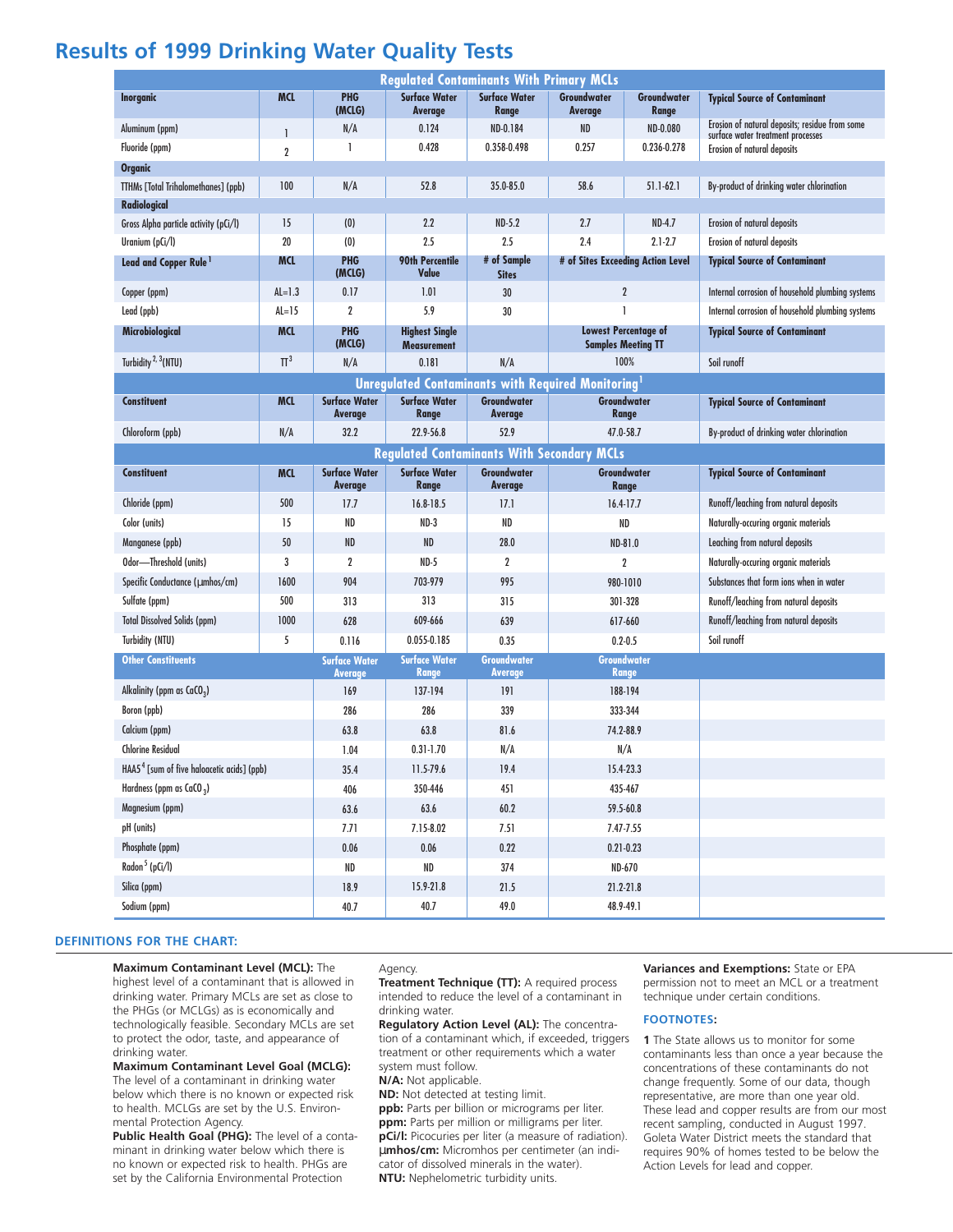The sources of drinking water (both tap water and bottled water) include rivers, lakes, streams, ponds, reservoirs, springs, and wells. As water travels over the surface of the land or through the ground, it dissolves naturally-occurring minerals and, in some cases, radioactive material, and can pick up substances resulting from the presence of animals or from human activity. Contaminants that may be present in source water include:

- Microbial contaminants, such as viruses and bacteria, that may come from sewage treatment plants, septic systems, agricultural livestock operations, and wildlife.
- Inorganic contaminants, such as salts and metals, that can be naturally-occurring or result from urban storm water runoff, industrial or domestic waste water discharges, oil and gas production, mining, or farming.
- Pesticides and herbicides, which may come from a variety of sources such as agriculture, urban storm water runoff, and residential uses.
- Organic chemical contaminants, including synthetic and volatile organic chemicals, that are byproducts of industrial processes and petroleum pro-

duction, and can also come from gas stations, urban storm water runoff, and septic systems.

• Radioactive contaminants, which can be naturally-occurring or be the result of oil and gas production and mining activities.

In order to ensure that tap water is safe to drink, the U.S. Environmental Protection Agency and the California Department of Health Services (Department) prescribe regulations that limit the amount of certain contaminants in water provided by public water systems. Department regulations also establish limits for contaminants in bottled water that must provide the same protection for public health.

#### **When to Seek Health Care Advice**

Some people may be more vulnerable to contaminants in drinking water than the general population. People who are immunocompromised, such as those with cancer undergoing chemotherapy, those who have undergone organ transplants, and those with HIV/AIDS or other immune system disorders, some elderly, and infants can be particularly at risk for infections. These people should seek advice about drinking water from their health care

providers. The USEPA and Centers for Disease Control and Prevention (CDC) guidelines on appropriate means to lessen the risk of infection by Cryptosporidium and other microbial contaminants are available from the Safe Drinking Water Hotline at 1-800-426-4791.

#### **EPA Hotline**

Drinking water, including bottled water, may reasonably be expected to contain at least small amounts of some contaminants. The presence of contaminants does not necessarily indicate that water poses a health risk. More information about contaminants and potential health effects can be obtained by calling the Environmental Protection Agency's Safe Drinking Water Hotline at 1-800-426-4791.



**2** Turbidity is a measure of the cloudiness of the water. We monitor it because it is a good indicator of the effectiveness of our filtration system.

**3** Turbidity of the filtered water must: 1) Be less than or equal to 0.5 NTU in 95% of measurements in a month; 2) Not exceed 1.0 NTU for more than eight consecutive hours; 3) Not exceed 5.0 NTU at any time.

**4** HAA5 will be regulated starting in 2002 under the Disinfectants and Disinfection Byproducts Rule. The MCL will be 60 ppb.

**5** Radon is a radioactive gas that you can't see, taste, or smell. It is found throughout the U.S. Radon can move up through the ground and into a home

through cracks and holes in the foundation. Radon can build up to high levels in all types of homes. Radon can also get into indoor air when released from tap water from showering, washing dishes, and other household activities. Compared to radon entering the home through soil, radon entering the home through tap water will in most cases be a small source of radon in indoor air. Radon is a known human carcinogen. Breathing air containing radon can lead to lung cancer. Drinking water containing radon may also cause increased risk of stomach cancer. If you are concerned about radon in your home, test the air in your home. Testing is inexpensive and easy. Fix your home if the level of radon in your air is 4 picocuries per liter of air (pCi/L) or higher. There are

simple ways to fix a radon problem that aren't too costly. For additional information, call your State radon program or call EPA's Radon Hotline (800-SOS-RADON).

#### **Variance for Some Goleta West Customers**

Goleta Water District serves unfiltered Cachuma Reservoir water to approximately 33 customers. The water receives chlorination treatment but does not comply with the Surface Water Treatment Rule. The State Department of Health allows Goleta Water to provide bottled water to these customers for drinking and cooking purposes, as a permanent solution.